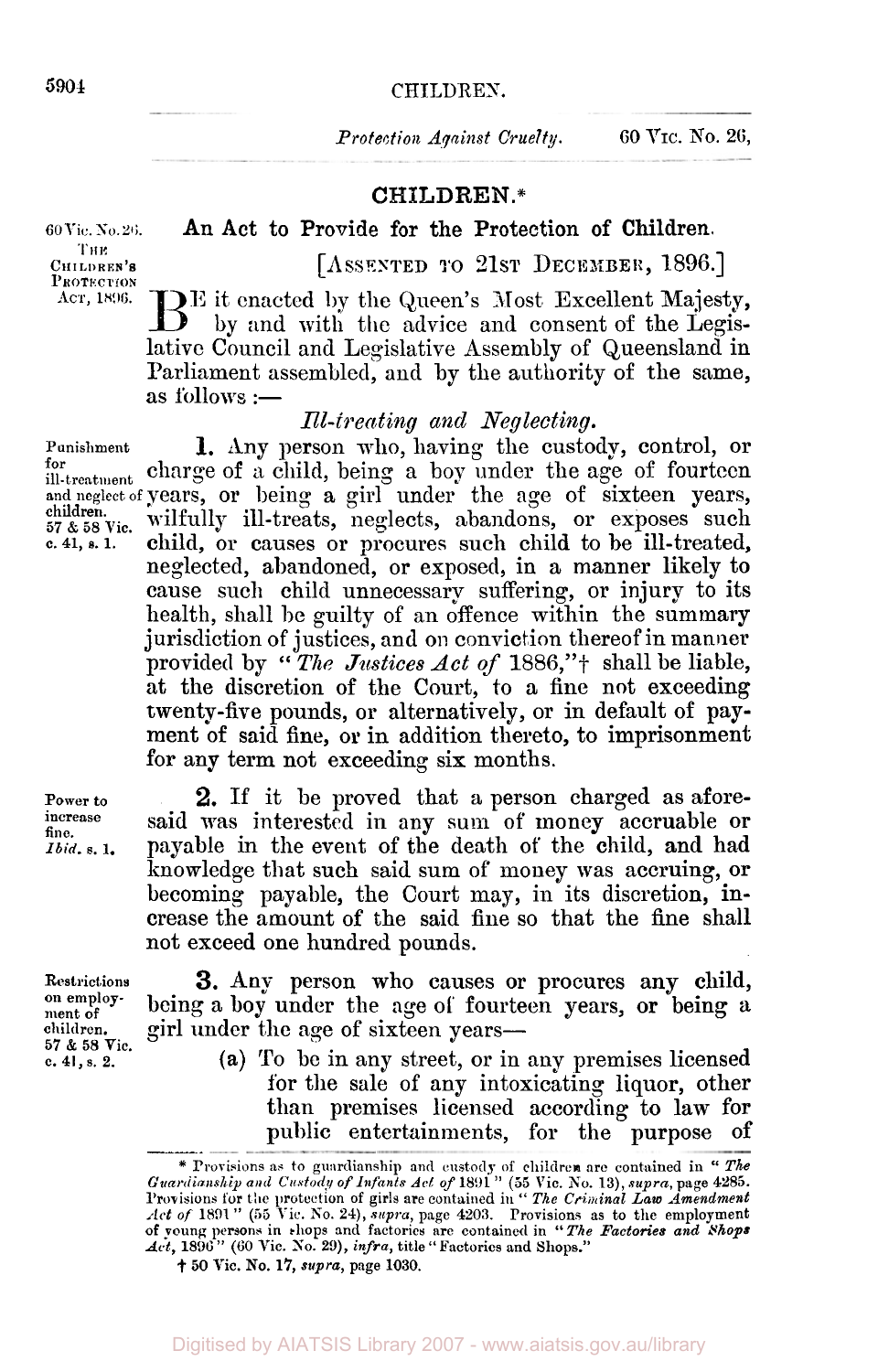singing, playing, or performing for profit, or offering anything for sale between eight p.m. and five a.m.;

shall, on conviction thereof, by a Court of summary jurisdiction in manner provided by "The Justices Act of **1886,"\*** be liable, at the discretion of the Court, to a fine not exceeding twenty-five pounds, or alternatively, or in default of payment of the said fine, or in addition thereto, to imprisonment, with or without hard labour, for any term not exceeding six months.

**4.** (1.) Any constable may take into custody, without **Power to** take **offenders into**  warrant, any person-

- Who within view of such constable commits an  $\frac{57}{6}$   $\frac{41}{41}$ ,  $\frac{4}{4}$ offence under this Act, where the name and residence of such person are unknown to such constable and cannot be ascertained by such constable ; or
- Who has committed or who he has reason to believe has committed any offence of cruelty within the meaning of this Act, if he has reasonable ground for believing that such person will abscond, or if the name and address of such person are unknown to and cannot be ascertained by the constable, and any constable having reported the facts in writing to **a** justice of the peace, and obtained his written authority in that behalf, may take to a place of safety any child in respect of whom an offence under section one of this Act has been committed, and the child may there be detained until it can be brought before a Court of Petty Sessions, and such Court may cause the child to be dealt with as circumstances may admit and require, until the charge made against any person in respect of the said offence has been determined by the conviction or discharge of such person.

**(2.)** Where a constable arrests any person without warrant in pursuance of this section, the inspector or constable in charge of the station to which such person is conveyed shall, unless in his belief the release of such person on bail would tend to defeat the ends of justice, *or*  to cause injury or danger to the child in respect to whom the offence is alleged to have been committed, release the

<sup>\*</sup> *50* **Vic. No. 17,** *supra,* **page** 1030.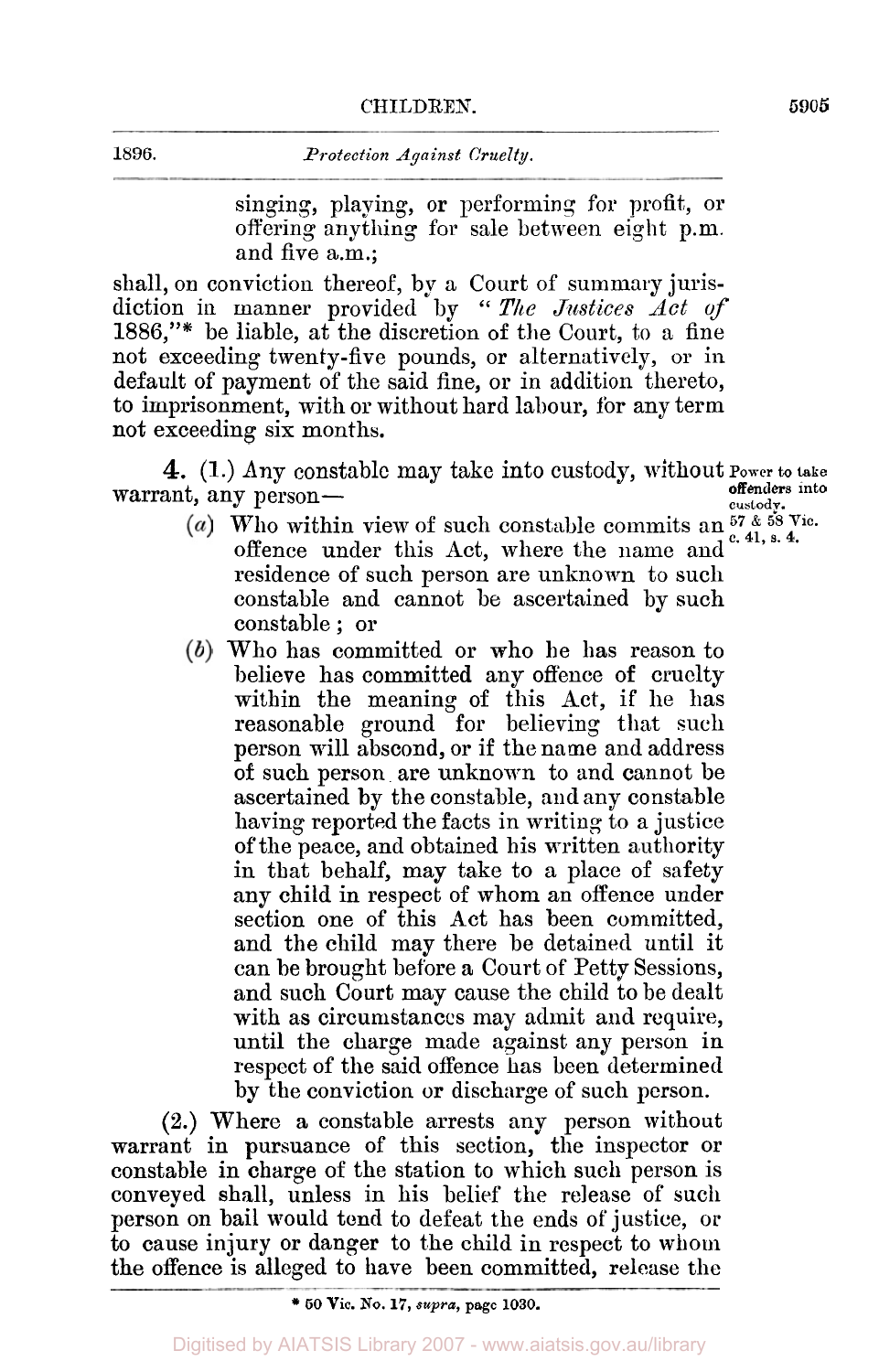#### *Protection Against Cruelty, 60* **Vic.** No. **26,**

person arrested on his entering into such a recognisance, with or without sureties, as may in his judgment be required to secure the attendance of such person upon the hearing of the charge.

**57 &** *58* **Vic.** 

**Power of 5.** (1.) If it appears to any police magistrate, on earch. in formation made before him on oath by any person who information made before him on oath by any person who, **C. 41, s. 10.** in the opinion of the magistrate, is *boina fide* acting in the interest of any child, that there is reasonable cause to suspect that such child, being a boy under the age of fourteen years, or a girl under the age of sixteen years, has been or is being ill-treated or neglected in any place within the jurisdiction of such magistrate in a manner likely to cause the child unnecessary suffering, or to be injurious to its health, the said magistrate may issue a warrant authorising any police officer named therein to search for such child, and if it is found to have been or is then being ill-treated or neglected in manner aforesaid, to take it to and detain it in a place of safety until it can be brought before a Court of Petty Sessions.

> **(2:)** The magistrate issuing the said warrant may, **by**  the same warrant, cause any person accused of any offence in respect of the child to be apprehended, and proceedings to be taken for punishing such person according to lam.

> **(3.) Any** person authorised. by warrant under this section to search for any child, and to take it to and detain it in a place of safety, may enter (if need be by force) any house, building, or other place specified in the warrant, and may remove the child therefrom.

> **(4.)** Provided always that every warrant issued under this section **shall** be addressed to and executed **by** some superintendent, inspector, or other superior officer **of** police, **or** to an officer who shall be accompanied by the person giving the information, if such person *so* desire, unless the magistrate otherwise direct ; and the person to whom the warrant is addressed may be accompanied **by a** legally qualified medical practitioner.

**charging offences, and time.** 

**Mode of 6. (1.)** Where **a** person is charged with committing an offence under this Act in respect of two or more children, **limitation** of the same information or summons may charge the offence  $\frac{57 \text{ }\& 58 \text{ }V_i}{57 \text{ }\& 58 \text{ }\& \dots}$  in respect of all or any of them, but the person charged c. 41, s. 18. shall not be liable to a separate penalty for each child unless *C.* **41, s. 18.** shall not be liable to **a** separate penalty **for** each child unless upon separate informations.

**(2.) The** same information **or** summons **may** also charge **the** offences of assault, ill-treatment, neglect, abandonment, or exposure, together or separately, but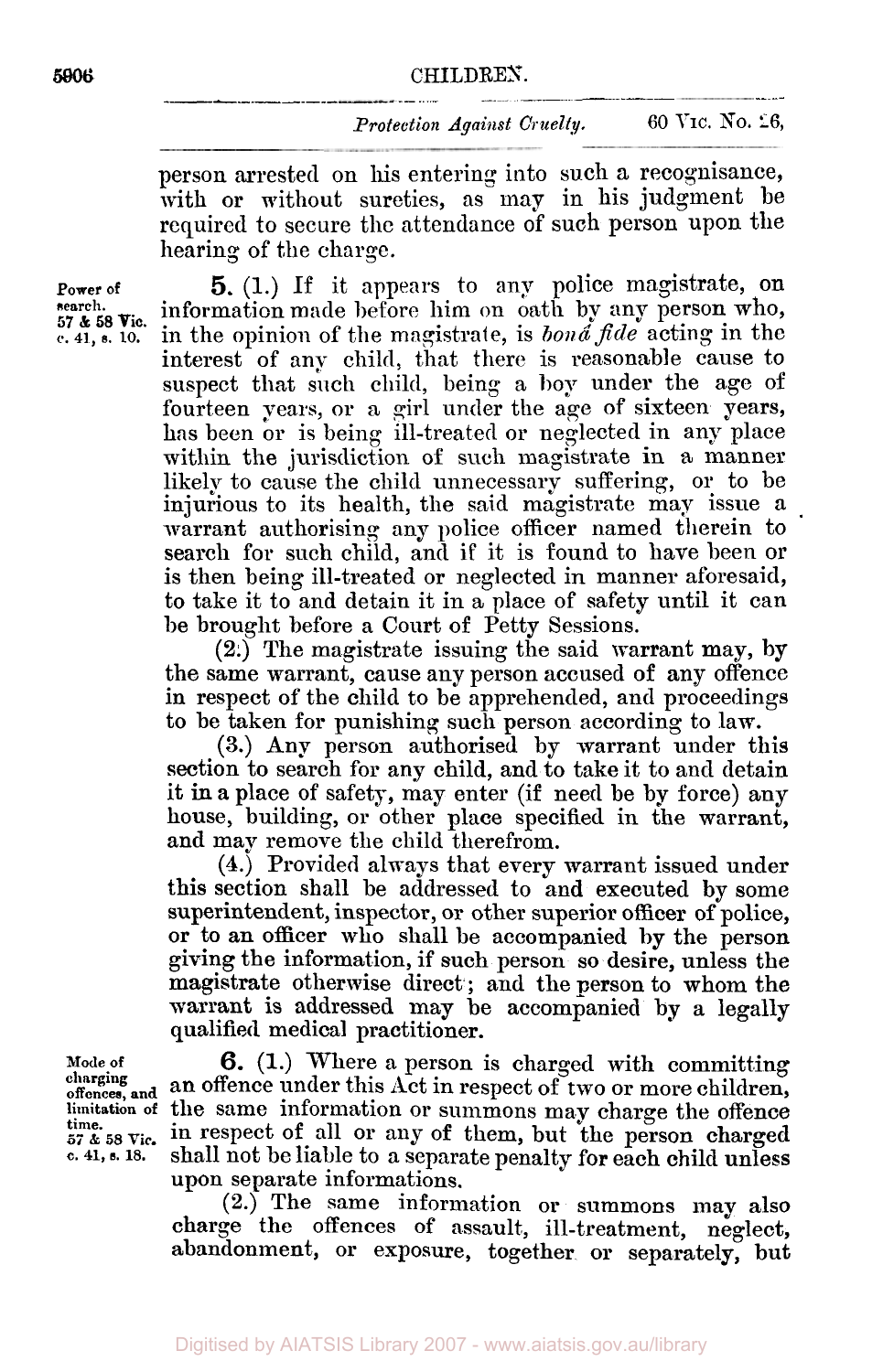| 1896. |  |
|-------|--|
|       |  |

when those offences are charged together the person charged shall not be liable to a separate penalty for each.

**(3.)** A person shall not be summarily convicted of an offence under this Act, unless the offence was wholly or partly committed within six months before the informstion was laid ; but, subject as aforesaid, evidence may be taken of acts constituting or contributing to constitute the offence and committed at any previous time.

**(4.)** Where an offence under-this Act charged against any person is a continuous offence, it shall not be necessary to specify in the information, summons, or indictment the date of the acts constituting the offence.

**7.** Where, in any proceeding against any person for **Evidence of**  an offence under this Act, the child in respect of whom the child of tender of gears. offence is charged to have been committed, or any other **[57** & *58* **Vict.**  child of tender years who is tendered as a witness, does not  $\vec{c}$ . 41, s. 15.] in the opinion **of** the Court understand the nature of an oath, the evidence of such child **may** be received though not upon oath, if, in the opinion of the Court, such child is possessed of sufficient intelligence to justify the reception of the evidence, and understands the duty of speaking the truth. And the evidence of such child, though not given on oath or affirmation, but otherwise taken and reduced into writing as a deposition, shall be deemed a deposition to all intents and purposes.

**A** person shall not be convicted of the offence charged unless the testimony admitted by virtue of this section, and given on behalf of the prosecution, is corroborated by some other material evidence in support thereof implicating the accused.

Any child whose evidence is received as aforesaid, and shall wilfully give false evidence, shall be deemed guilty **of a** misdemeanour.

*8.* Where a person is charged with an offence under **Child under or** indictment to be under any specified age, and the child **of this Act.**  appears to the Court to **be** under that age, such child shall, *c.* **41, 17.] [57** & **58** Vict. for the purposes **of** this Act, be deemed to be under that age unless the contrary is proved. **specified age** this Act in respect of a child who is alleged in the charge **for purposes** 

to take away or affect the right of any parent, teacher, or lawful **b** to take away or affect the right of any parent, teacher, or lawful other person having the lawful control or charge of a guardian. child to administer reasonable punishment to such child.  $c. 41, c. 24.$ **9.** Nothing in this Act contained shall be construed <sup>Punishment</sup>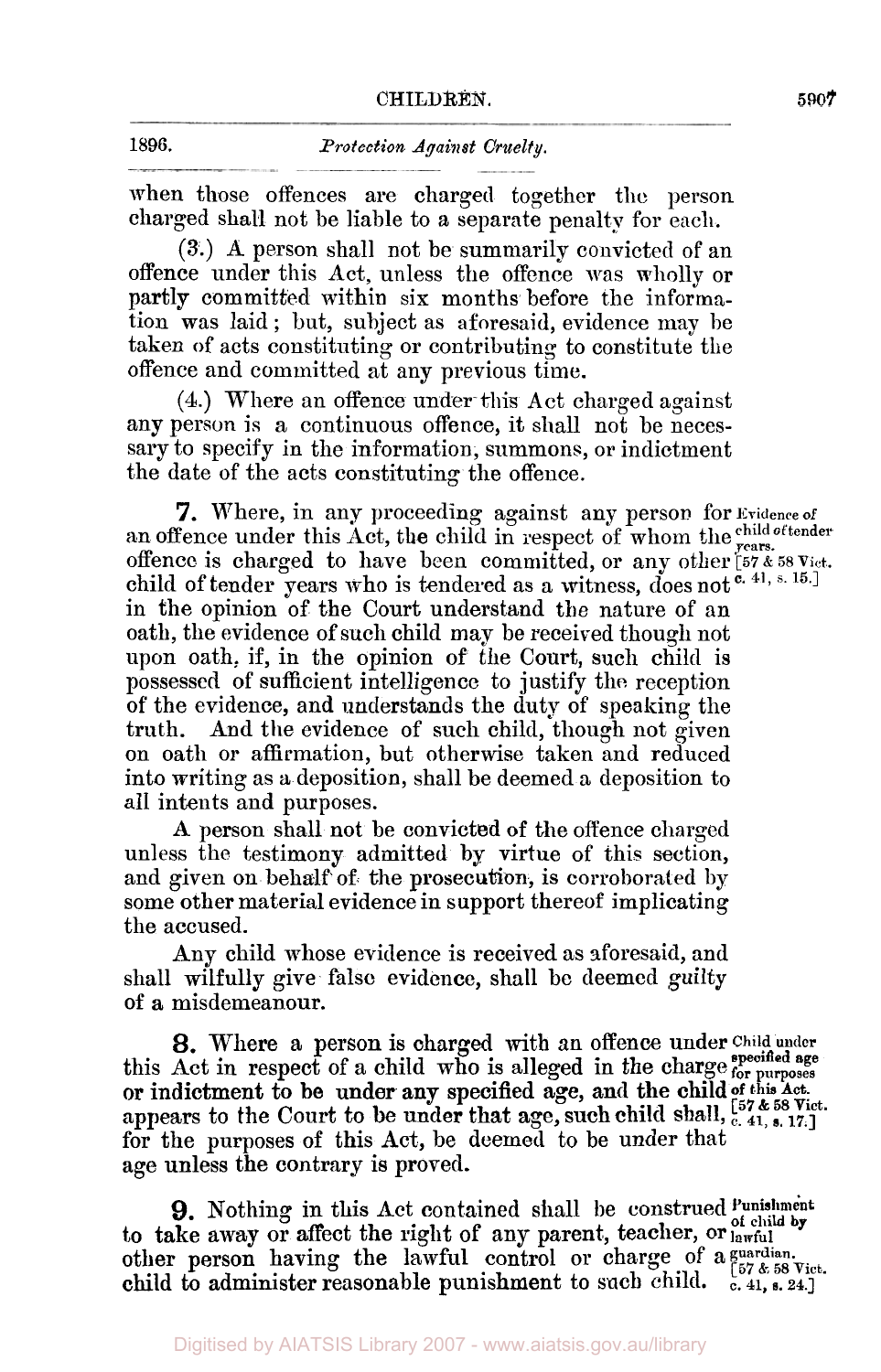#### CHILDREN.-COMPANIES.

*Meetings of Creditors; Winding-up.* 60 VIC. No. 21, 1896.

**Person shall punished twice.**  not be

**10.** Where a person is charged with an offence under this Act, for which he is also punishable under any other Act, or at common law, he may be prosecuted and punished **either** under this Act, or under any other Act, or at common law, but no person shall be punished twice for the same offence.

Short title.

**11.** This Act may be cited as *"The Children's Protection Act,* l896."

**CIVIL SERVICE.** 

*See* **PUBLIC SERVICE.**